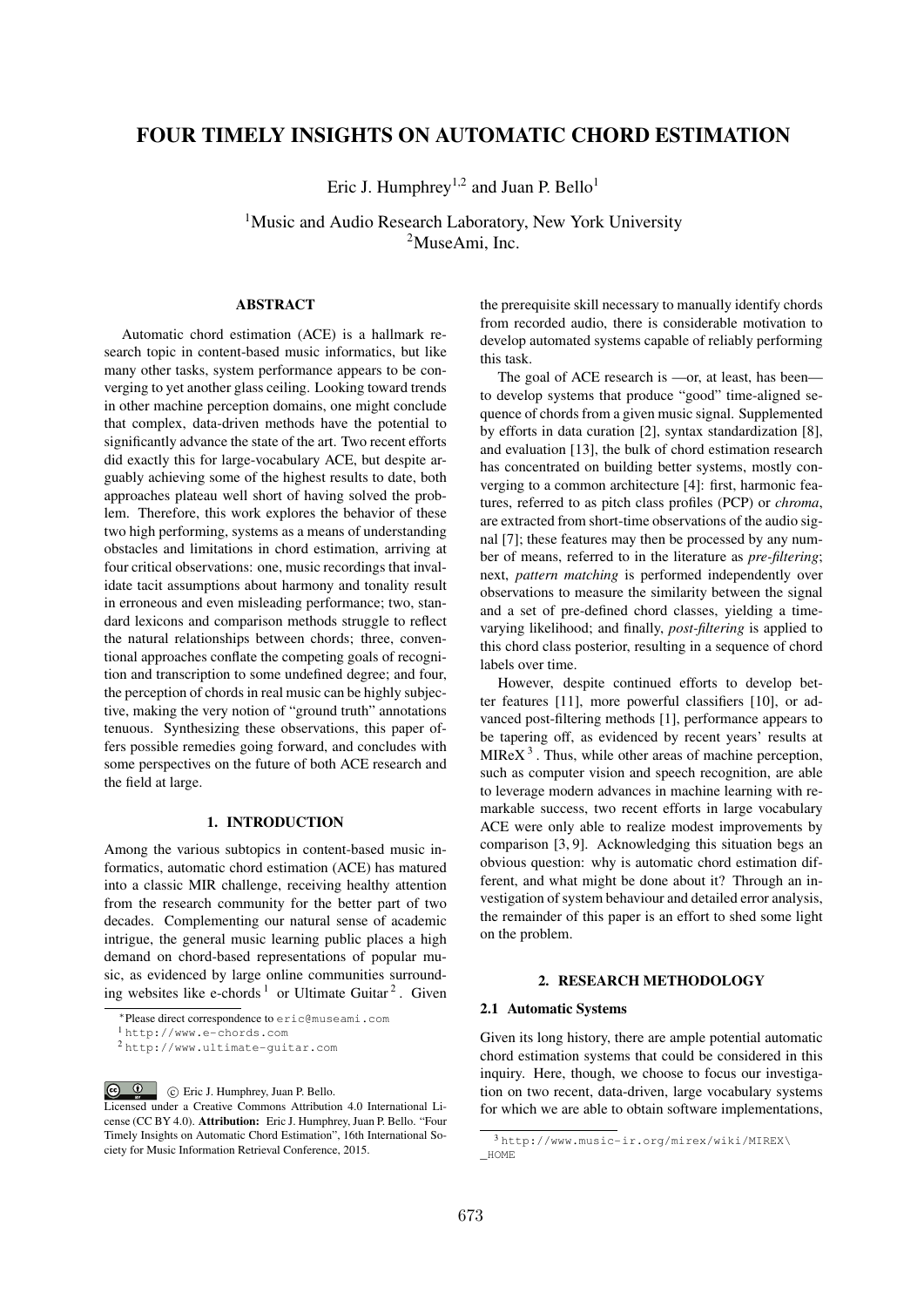providing control over training and choice of chord vocabulary. Additionally, these system architectures are quite different and should, as a result, yield different machine perspectives, a strategy that has proven useful in the analysis of beat tracking systems [15].

# *2.1.1 K-stream GMM-HMM with Multiband Chroma*

The first system considered is a modern, high-performing GMM/HMM chord estimation system [3], referred to here as "kHMM." A multiband chroma representation is computed from beat-synchronous audio analysis, producing four parallel feature representations. Each is modeled by a separate multivariate Gaussian Mixture Model (GMM), whereby all chroma vectors and chord labels are rotated to a C root. During inference, four separate observation likelihoods over all chord classes are obtained by circularly rotating the feature vector the GMM, thereby making the model transposition invariant. These four chord class posteriors are then decoded jointly using a k-stream HMM, resulting in a single beat-aligned chord sequence.

#### *2.1.2 Deep Convolutional Neural Network*

Acknowledging the recent widespread success of deep learning methods, a deep convolutional network is also considered [9], referred to as "DNN." Time-frequency patches of local contrast normalized constant-Q spectra, on the order of one second, are transformed by a four-layer convolutional network. Finding inspiration in the rootinvariance strategy of GMM training, explicit weight-tying is achieved at the classifier across roots such that all qualities develop the same internal representations, allowing the model to generalize to chords unseen during training. Following the lead of deep network research in automatic speech recognition, likelihood scaling is performed after training to control class bias resulting from the severe imbalance in the distribution of chords. Finally, chord posteriors are decoded via the Viterbi algorithm [5].

### 2.2 Evaluation

Expressed formally, the modern approach to scoring an ACE system is a weighted measure of chord-symbol recall,  $R_W$ , between a reference,  $R$ , and estimated,  $\mathcal{E}$ , chord sequence as a continuous integral over time, summed over a discrete collection of *N* annotation pairs:

$$
R_W = \frac{1}{S} \sum_{n=0}^{N-1} \int_{t=0}^{T_n} C(\mathcal{R}_n(t), \mathcal{E}_n(t)) dt \qquad (1)
$$

Here, *C* is a chord *comparison* function, bounded on [0*,* 1], *t* is time, *n* the index of the track in a collection,  $T_n$  the duration of the *nth* track. This total is normalized by the *support*, *S*, corresponding to the cumulative amount of time over which the comparison rule is defined for  $R$ , given by the indicator function in a similar integral:

$$
S = \sum_{n=0}^{N-1} \int_{t=0}^{T_n} \mathbb{1}_{\mathcal{R}_n(t)} dt
$$
 (2)

Defining the normalization term *S* separately is useful when comparing chord names, as it relaxes the assumption that the comparison function is defined everywhere. Furthermore, setting the comparison function as a free variable allows for flexible evaluation of a system's outputs, and thus the focus on vocabulary can largely focus on the choice of comparison function, *C*. The work presented here leverages mir\_eval, an open source evaluation toolbox providing a set of seven chord comparison functions, characterizing different relationships between chords [14].

### 2.3 Reference Annotations

# *2.3.1 Ground Truth Data*

The first major effort to curate reference chord annotations, now part of the larger Isophonics<sup>4</sup> dataset, covers the entire 180-song discography of *The Beatles*, as well as 20 songs from *Queen*, 14 from Carole King, and 18 from *Zweieck*; due to content access, only the 200 songs from *The Beatles* and *Queen* are used here. Two other large chord annotation datasets were publicly released in 2011, offering a more diverse musical palette. The McGill *Billboard* dataset consists of over 1000 annotations, of which more than 700 have been made public. This project employed a rigorous sampling and annotation process, selecting songs from Billboard magazine's "Hot 100" charts spanning more than three decades. The other, provided by the Music and Audio Research Lab (MARL) at NYU<sup>5</sup>, consists of 295 chord annotations performed by undergraduate music students; 195 tracks are drawn from the USPop dataset  $6$ , and 100 from the RWC-Pop collection  $7$ , in the hopes that leveraging common MIR datasets might facilitate access within the community. In all three cases, chord annotations are provided as "ground truth," on the premise that the annotations represent the gold standard.

### *2.3.2 The Rock Corpus*

Importantly, the reference chord annotations discussed previously offer a singular perspective, either as the output of one person or the result of a review process. The *Rock Corpus*, on the other hand, is a set of 200 popular rock tracks with time-aligned chord and melody transcriptions performed by two expert musicians [6]: one, a pianist, and the other, a guitarist, referred to as DT and TdC, respectively. This collection of chord transcriptions has seen little use in the ACE literature, as its initial release lacked timing data for the transcriptions. A subsequent release resolved this issue, however, and doubled the size of the collection. While previous efforts have sought to better understand the role of subjectivity in chord annotations [12], this dataset provides an opportunity to explore the behavior of ACE systems as a function of multiple reference transcriptions at a larger scale.

<sup>4</sup> http://isophonics.net/content/

reference-annotations

<sup>5</sup> https://github.com/tmc323/Chord-Annotations <sup>6</sup> http://labrosa.ee.columbia.edu/projects/ musicsim/uspop2002.html

<sup>7</sup> https://staff.aist.go.jp/m.goto/RWC-MDB/ rwc-mdb-p.html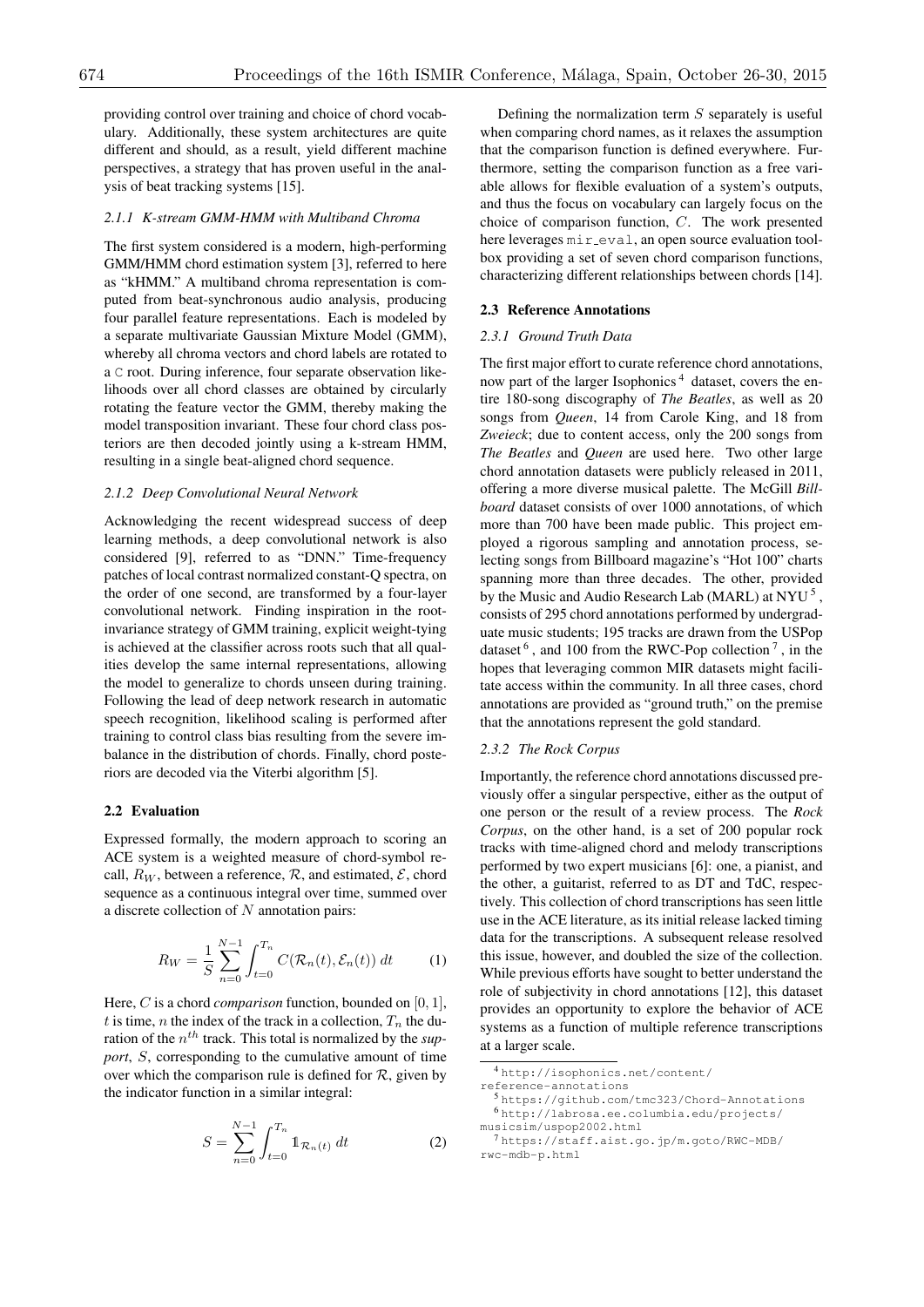|          | Ref-DNN | Ref-kHMM |       |
|----------|---------|----------|-------|
| root     | 0.789   | 0.808    | 0.840 |
| thirds   | 0.757   | 0.775    | 0.815 |
| majmin   | 0.759   | 0.776    | 0.798 |
| mirex    | 0.769   | 0.783    | 0.806 |
| triads   | 0.705   | 0.721    | 0.783 |
| sevenths | 0.620   | 0.645    | 0.691 |
| tetrads  | 0.567   | 0.588    | 0.678 |
| v157     | 0.649   | 0.659    | 0.678 |
|          |         |          |       |

Table 1. Weighted recall across comparison rules between the ground truth references and both models, respectively, as well as against each other.

# 3. LARGE-VOCABULARY CHORD ESTIMATION

Here we investigate large-vocabulary chord estimation as a basis for experimentation. First and foremost, it presents a particularly challenging problem, and therefore offers a good deal of potential for subsequent analysis. Large chord vocabularies also avoid the inherent noise introduced by approximately mapping chords into the classic major-minor formulation, e.g. A:sus2->A:maj or  $C:dim 7 \rightarrow C:min.$  Additionally, the large amount of available data should be sufficient for learning a large number of chord classes.

Before proceeding, the ground truth collections are merged for training and evaluation, totaling 1235 tracks. A total of 18 redundant songs are identified via the EchoNest Analyze  $API<sup>8</sup>$  and removed to avoid potential data contamination during cross validation. All but one is dropped for each collision, preferring content from Isophonics, Billboard, and MARL, respectively, resulting in a final count of 1217 unique tracks.

To ensure a fair comparison between algorithms, the ground truth data is partitioned into five distinct splits. Training is repeated five times for both systems addressed in Section 2.1 for cross validation, such that each split is used as a holdout test set once. Both models adopt the same chord vocabulary, comprised of the thirteen most frequent chord qualities in all twelve pitch classes, as well as a no-chord class, for a total of 157 chord classes, consistent with previous efforts [3]. Chords outside this strict vocabulary are ignored during training, rather than mapped to their nearest class approximation. The Rock Corpus data is not used for training, and saved exclusively for analysis.

#### 3.1 Experimental Results

Weighted recall is averaged over the five test splits are for all reference chord labels according to the seven mir eval comparison rules, shown in Table 1. At first glance, the overall statistics seem to indicate that the two systems are roughly equivalent, with "kHMM" outperforming "DNN" by a small margin. The automatic systems perform best at root-level recall, and performance drops as the comparison rules encompass more chords. Notably, a comparison of algorithmic estimations, given in the third column, shows that these two systems do indeed offer very

|          | $DT-TdC$ | (DT TdC)-DNN | (DT TdC)-kHMM |
|----------|----------|--------------|---------------|
| root     | 0.932    | 0.792        | 0.835         |
| thirds   | 0.903    | 0.750        | 0.785         |
| majmin   | 0.905    | 0.723        | 0.766         |
| mirex    | 0.902    | 0.737        | 0.776         |
| triads   | 0.898    | 0.719        | 0.760         |
| sevenths | 0.842    | 0.542        | 0.595         |
| tetrads  | 0.835    | 0.540        | 0.590         |
| v157     | 0.838    | 0.539        | 0.590         |

Table 2. Weighted recall across comparison rules for the two human annotators, and the better match of each against the two automatic systems.

different perspectives. Therefore, it will be valuable to not only investigate where the estimated chord sequences differ from the reference, but also how these estimated sequences differ from each other.

Similarly, weighted recall is also given for both systems over the Rock Corpus in Table 2. It is an open question as to how an estimated annotation might best be compared against more than one human reference. For the purposes of analysis, the best matching reference-estimation pair is chosen at the track level and used to compute the weighted average. Still, performance on the Rock Corpus is lower for both automatic algorithms. This is likely a result of a mismatch in chord vocabulary, as space of chords used in the Rock Corpus is a smaller subset than the 157 estimated by automatic systems. Additionally, it is curious to observe a non-negligible degree of disagreement between the two human perspectives, with more than a 15% discrepancy in the tetrads condition. That said, the human annotators do agree a deal more that is attained by either system, indicating that there is likely room for improvement.

# 3.2 Track-wise Visualizations

While weighted recall gives a good overall measure of system performance, we are particularly interested in developing a more nuanced understanding of how these systems behave. To this end, system performance is now examined at the track-level, as real music is often highly self-similar and the chords within a song with be strongly related. Errors and other kinds of noteworthy behavior should be well-localized as a result, making it easier to draw conclusions from the data.

Two track-wise scatter plots are given in Figure 1, for the ground truth and Rock Corpus datasets. The former compares the agreement between multiple *estimations*, along *x*, with the better matching estimation for the given reference, along *y*, where each quadrant characterizes a different behavior: (I), all annotations agree; (II), one estimation matches the reference better than the other; (III), all annotations disagree; and (IV), the estimations agree more with each other than the reference. Importantly, this track-wise comparison makes it easier to identify datapoints that can help address our original research questions. Tracks for which only one algorithm performs well (II) likely indicate boundary chords. Alternatively, instances where both algorithms produce poor estimations,

<sup>8</sup> http://developer.echonest.com/docs/v4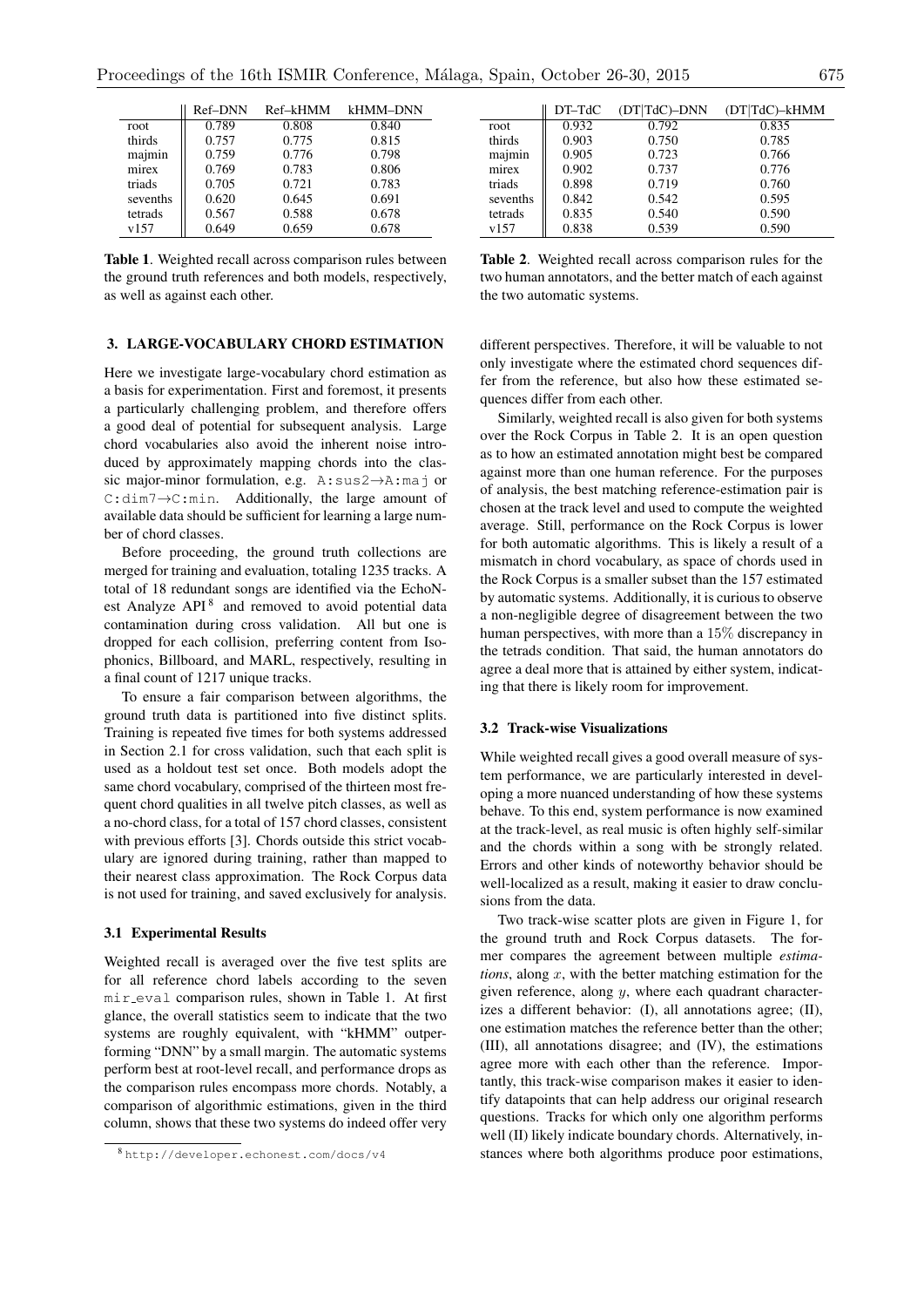

Figure 1. Trackwise recall for the "tetrads" in two conditions: (top) over the ground truth data, illustrating *model* agreement versus the better match between the reference and estimated annotations; (bottom) over the Rock Corpus data, illustrating annotator agreement versus the better match between the two reference and kHMM annotations.

and yet *neither* agree (III), are curious and warrant further inspection. Finally, tracks that result in similarly incorrect estimations (IV) highlight some kind of greater challenge to automatic systems.

The second plot, conversely, compares the agreement between multiple *references*, along *x*, with the better matching reference for the given estimation, along *y*, and analogous characterizations by quadrant: (I), all annotations agree; (II), one reference matches the estimation better than the other; (III), all annotations disagree; and (IV), the references agree more with each other than the estimation. Here, annotator disagreement in the presence of a matching estimation (II) is indicative of subjectivity, while disagreement between all annotations (III) is suspicious and should be explored. Furthermore, tracks with an estimated annotation that fails to match either human perspective (III & IV) likely identify room for improvement.

# 4. QUALITATIVE ANALYSIS, IN FOUR PARTS

Using this suite of analysis tools described previously, a thorough exploration of the relationship between reference and estimated annotations is conducted, resulting in four significant insights. In the spirit of both reproducibility and open access, a companion IPython notebook is made available online<sup>9</sup>, providing additional visualizations complementary to the following discussion.

### 4.1 Invalid Harmonic Assumptions

An exploration of quadrant (IV) from Figure 1 reveals that a large source of error stems from musical content or reference chord annotations that violate basic assumptions about how chords are used. One common form of this behavior is due to issues of intonation, where a handful of recordings are not tuned to A440, with some varying by more than a quarter-tone: for example, "Stand By Me" by Jimmy Ruffin, "I'll Tumble 4 Ya" by *The Culture Club*, "Every Breath You Take" by *The Police*, or "Nowhere to Run" by Martha Reeves and *the Vandellas*. Understandably, as a result, the estimated annotations differ by a semitone from the reference, and perform poorly across all comparison rules.

The second observation finds that some tracks in the dataset do not truly make use of, and are thus not well described by, chords. While a few classic songs by *The Beatles* have been known to be of questionable relevance for their instrumentation and lack of standard chords, such as "Revolution 9," "Love You To," or "Within You, Without You", analysis here identifies several other tracks, spanning rap, hip hop, reggae, funk and disco, that behave similarly: for example, "Brass Monkey" by *The Beastie Boys*, "I, Me, & Myself" by *de la Soul*, "Don't Push" by *Sublime*, "Get Up (I Feel Like Being a Sex Machine)" by James Brown, or "I Wanna Take You Higher" by Tina and Ike Turner. This realization encourages the conclusion that chords may not be a valid way to describe all kinds of music, and that using such songs for evaluation may lead to erroneous or misleading results.

#### 4.2 Limitations of Chord Comparisons

The second observation resulting from this analysis is the difficulty faced in the comparison of related chords. By and large, ACE systems are often forced to either map chords to a finite dictionary, or develop embedding rules for equivalence testing [14]. In either case, this quantization process assigns all observations to a one-of-*K* representation effectively making all errors equivalent. For the purposes of stable evaluation, this can have significantly negative consequences.

<sup>9</sup> https://github.com/ejhumphrey/ace-lessons/ experiments.ipynb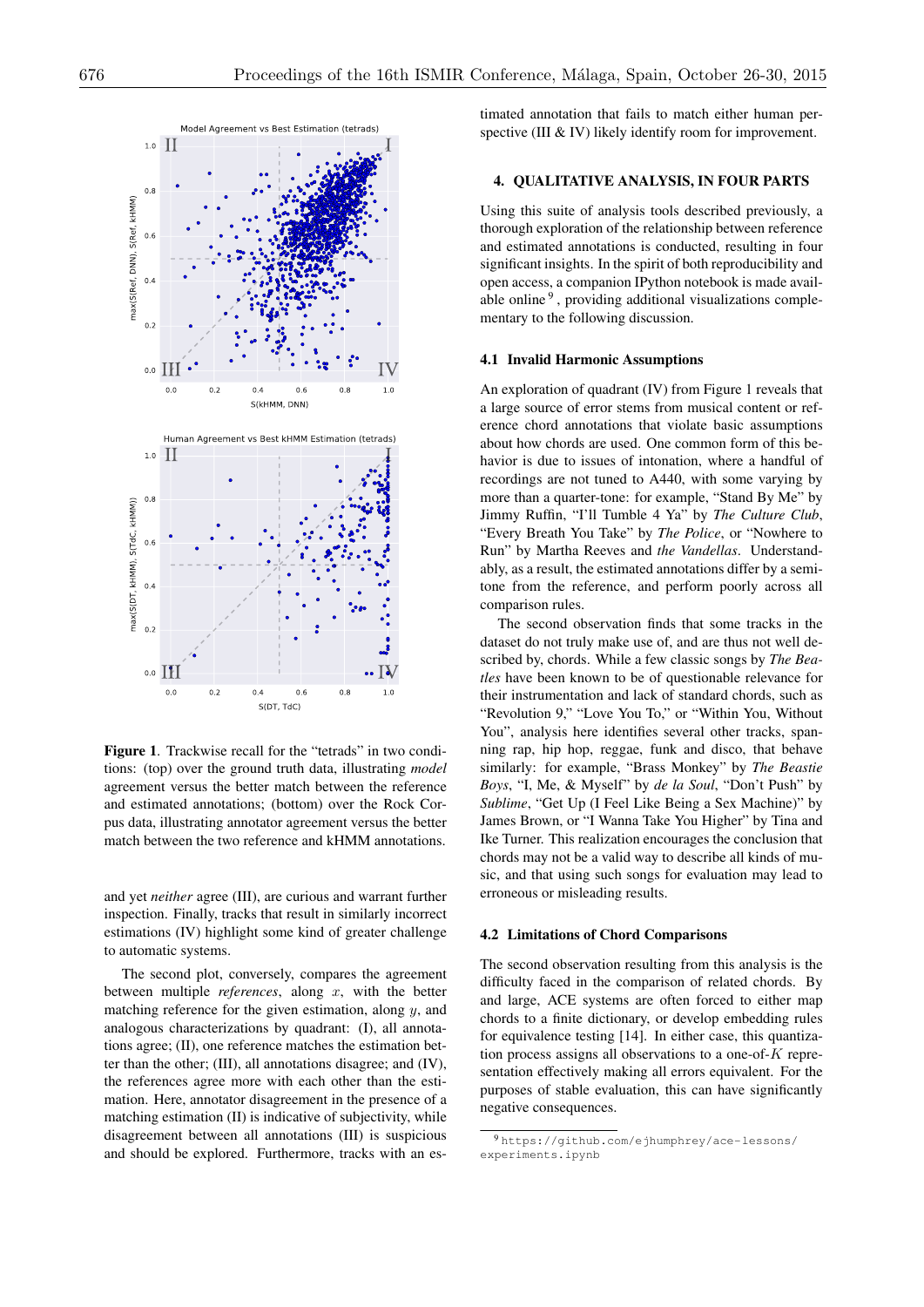

Figure 2. Six perspectives on "I Saw Her Standing There", by *The Beatles*, according to Isophonics (Iso), Billboard (BB), David Temperley (DT), Trevor deClercq (TdC), the Deep Neural Network (DNN), and the k-stream HMM (kHMM).

Chords are naturally related to each other hierarchically, and cannot always be treated as distinct classes. Flat classification problems —i.e. those in which different classes are disjoint— are built on the assumption of mutually exclusive relationships. In other words, assignment to one class precludes the valid assignment to any other class considered. In the space of chords,  $C:dim 7$  and  $C:maj$  are perhaps mutually exclusive classes, but it is difficult to say the same of C:maj7 and C:maj, as the former *contains* the latter. This conflict is a common source of disagreement between annotators of the Rock Corpus tracks, which are easily identified in or near the quadrant (II) of Figure 1 b: for example, "Dancing In The Street" by Martha Reeves & The Vandellas, "All Apologies" by *Nirvana*, or "Papa's Got a Brand New Bag" by James Brown. In each case, the human perspectives each report related tetrads and triads, e.g.  $E:7$  and  $E:maj$ , causing low annotator agreement, while the machine estimation alternates between the two trying to represent both. These kinds of errors are not "confusions" in the classic sense, but a limitation of evaluation methods to reliably quantify this behavior, and of the model to represent this naturally structured output.

# 4.3 Conflicting Problem Definitions

Over the years, the automatic prediction of chord sequences from music audio has taken several names: estimation, recognition, identification, or transcription. The analysis here motivates the notion that this is not merely a matter of semantics, but actually a subtle distinction indicative of two slightly different problems being addressed. Chord *transcription* is an abstract task related to functional analysis, taking into consideration high-level concepts such as long term musical structure, repetition, segmentation or key. Chord *recognition*, on the other hand, is quite literal, and is closely related to polyphonic pitch

detection. Both interpretations are easily found in the collection of reference annotations, however, conflating these two tasks to some unknown degree.

Furthermore, the goal in transcription is to assign chord labels to regions, and is closer in principle to segmentation than classic approaches to chord estimation. One illustrative instance, "All Apologies" by *Nirvana*, is identified in quadrant (II) of Figure 1. Here, the human annotators have disagreed on the harmonic spelling of the entire verse, with DT and TdC reporting  $C# : ma \ni$  and  $C# : 7$ , respectively. On closer inspection, it would appear that both annotators are in some sense correct; the majority of the verse is arguably  $C^*$ ; maj, but a cello sustains the flat- $7<sup>th</sup>$  of this key intermittently. The regions in which this occurs are clearly captured in the estimated annotations, corresponding to its C#:7 predictions. This proves to be an interesting discrepancy, because one annotator (DT) is using long-term structural information about the song to apply a single chord to the entire verse.

# 4.4 Ground Truth *vs.* Subjectivity

While the role that subjectivity can play in chord estimation is becoming better understood [12], it is not handled gracefully in current ACE methodology, and there are two examples worth analyzing here. The first, "I Saw Her Standing There" by *The Beatles*, is given in Figure 2, where the pitch class of the chord's root is mapped to color hue, and the darkness is a function of chord quality, e.g., all  $E:$   $\star$  chords are a shade of blue. No-chords are always black, and chords that do not fit into one of the 157 chord classes are shown in gray. Perhaps the most striking observation is the degree of variance between all annotations. Based on the tetrads comparison, no two reference annotations correspond to greater than a 65% agreement, with the DNN and kHMM scoring 28% and 52%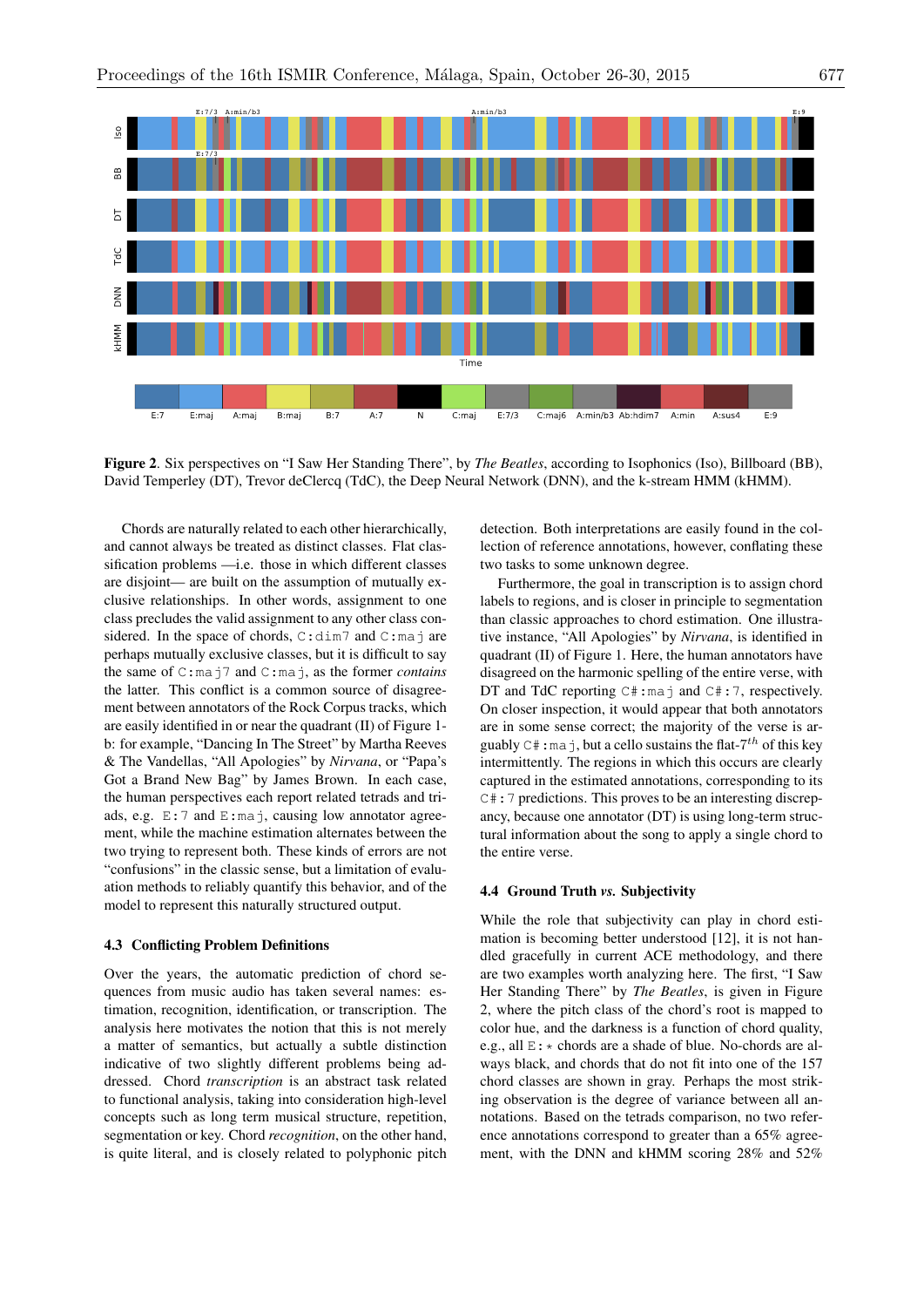| Ver.             | Chord Sequence |                             |                               |                            | Score | Ratings | <b>Views</b> |
|------------------|----------------|-----------------------------|-------------------------------|----------------------------|-------|---------|--------------|
| <b>Billboard</b> | $D:$ maj       | A: sus4(b7)                 | B:min7                        | $G: \text{ma} \ni 9$       |       |         |              |
| MARL             | $D:$ maj       | $D: \text{ma } \frac{1}{5}$ | $D: \text{ma} \text{ i } 6/6$ | $D: \text{ma} \ni (4) / 4$ |       |         |              |
| DT               | $D:$ maj       | A:mai                       | B:min                         | $G:$ maj                   |       |         |              |
| TdC              | $D:$ maj       | A:mai                       | B:min                         | G:mai                      |       |         |              |
| <b>DNN</b>       | $D:$ maj       | A:sus4                      | B:min7                        | $G:$ maj $7$               |       |         |              |
| kHMM             | $D:$ mai       | A:sus4                      | B:min                         | G:mai                      |       |         |              |
|                  | $D:$ maj       | $A:$ maj                    | B:min                         | G:mai                      | 4/5   | 193     | 1,985,878    |
| 2                | D:5            | A:sus4                      | B:min7                        | G:mai                      | 5/5   | 11      | 184,611      |
| $3^*$            | $D:$ mai       | A:mai                       | B:min                         | $G:$ mai                   | 4/5   | 23      | 188,152      |
| $4^*$            | $D:$ maj       | A:mai                       | B:min                         | $G: \text{ma} \dot{1}$     | 4/5   | 14      | 84.825       |
| $5^*$            | $D:$ maj       | A:mai                       | B:min                         | $G:$ mai                   | 5/5   | 248     | 338,222      |
| 6                | D:5            | A:5                         | D:5/B                         | G:5                        | 5/5   | 5       | 16,208       |

Table 3. Various interpretations of the verse from "With or Without You" by *U2*, comparing the reference annotations and automatic estimations with six interpretations from a popular guitar tablature website; a raised asterisk indicates the transcription is given relative to a capo, and transposed to the actual key here.

against the ground truth Isophonics reference, shown at the top. Despite this low score, the DNN and kHMM estimations agree with at least one of the four human annotations 89.1% and 92.3% of the song, respectively. The two exceptions occur during the out-of-gamut chords, E:7/3 and A:min/b3, which the DNN calls Ab:hdim7 and C:maj6, respectively. While both estimated chords share three pitches with the Isophonics reference, the other human annotators mark the A:min/b3 instead as a root position C:maj. Given how subjective it might be for human experts to agree on possible inversions, typical evaluation strategies may place too much emphasis on the root of a chord.

A second example to consider in the larger discussion of subjectivity is the verse of "With or Without You" by *U2*. Musically, one finds reasonably ambiguous harmonic content, consisting of a vocal melody, a moving bass line, a guitar riff, and a string pad sustaining a highpitched D. Complementing the four expert perspectives provided here, an Internet search yields six additional usergenerated chord transcriptions from the website Ultimate Guitar  $10<sup>10</sup>$ . All human perspectives and both machine interpretations are consolidated in Table 3, noting both the average and number of ratings, as well as the number of views the public chord annotation has received. Though view count is not directly indicative of a transcription's accuracy, it does provide a weak signal indicating that users did *not* rate it negatively.

This particular example provides several valuable insights. Nearly all perspectives are equivalent at the majorminor level, with the exception of the MARL annotation, which differs only slightly. That said, the differences between user-generated annotations do not noticeably impact the average ratings. This is an important consideration when building user systems, whereby objective measures are valuable insofar as they correlate with subjective experience. Similarly, these annotations are indicative of, at least for this song, a preference for root position chords. Thus, subjectivity plays a role in the collection of reference annotations, as well as the end-user experience.

# 5. CONCLUSIONS AND FUTURE PERSPECTIVES

In this work, qualitative analysis of system performance led to the identification of four key observations affecting current chord estimation methodology: one, not all music content is valid in the context of chord estimation; two, conventional comparison methods struggle to accurately characterize the complex relationships between chords; three, conventional methodology has mixed the somewhat conflicting goals of chord transcription and recognition to an undefined degree; and four, the subjective nature of chord perception may render objective ground truth and evaluation untenable.

Looking to the future of automatic chord estimation, a few opportunities stand out. First and foremost, subjectivity in reference annotations should be embraced rather than resolved. Chord estimation may be better understood as a time-aligned "tagging" problem, modeled as multinomial regression, or as structured prediction. Furthermore, synthesizing multiple human perspectives into a continuousvalued chord affinity vector would allow for more stable evaluation by encoding the degree to which a chord label applies to an observation. From a system design perspective, chord transcription, as a disctinct task, stands to benefit greatly from recent advances in music structure analysis. To the point, however, it is also crucial to distinguish between the different flavors of harmonic analysis, and how a collection of reference data does —or does not— reflect the specific problem being addressed.

In a more general sense, this inquiry also has implications for the larger field of content-based MIR. Perhaps most presssing, the most powerful model cannot compensate for methodological deficiencies, and domain knowledge can be crucial to help understand system behaviour. Similarly, qualitative evaluation should play a larger role in the assessment of automatic systems intended for userfacing applications. If nothing else, users studies can help identify objective measures that align well with subjective experience. Finally, on a more practical note, highperforming systems can and should be used to facilitate the curation of reference annotations. These systems can be used to solicit human perspectives at a much larger scale, for both new and previously annotated content.

<sup>10</sup> http://tabs.ultimate-guitar.com/u/u2/with\_or\_ without\_you\_crd.htm, accessed 19 April 2015.